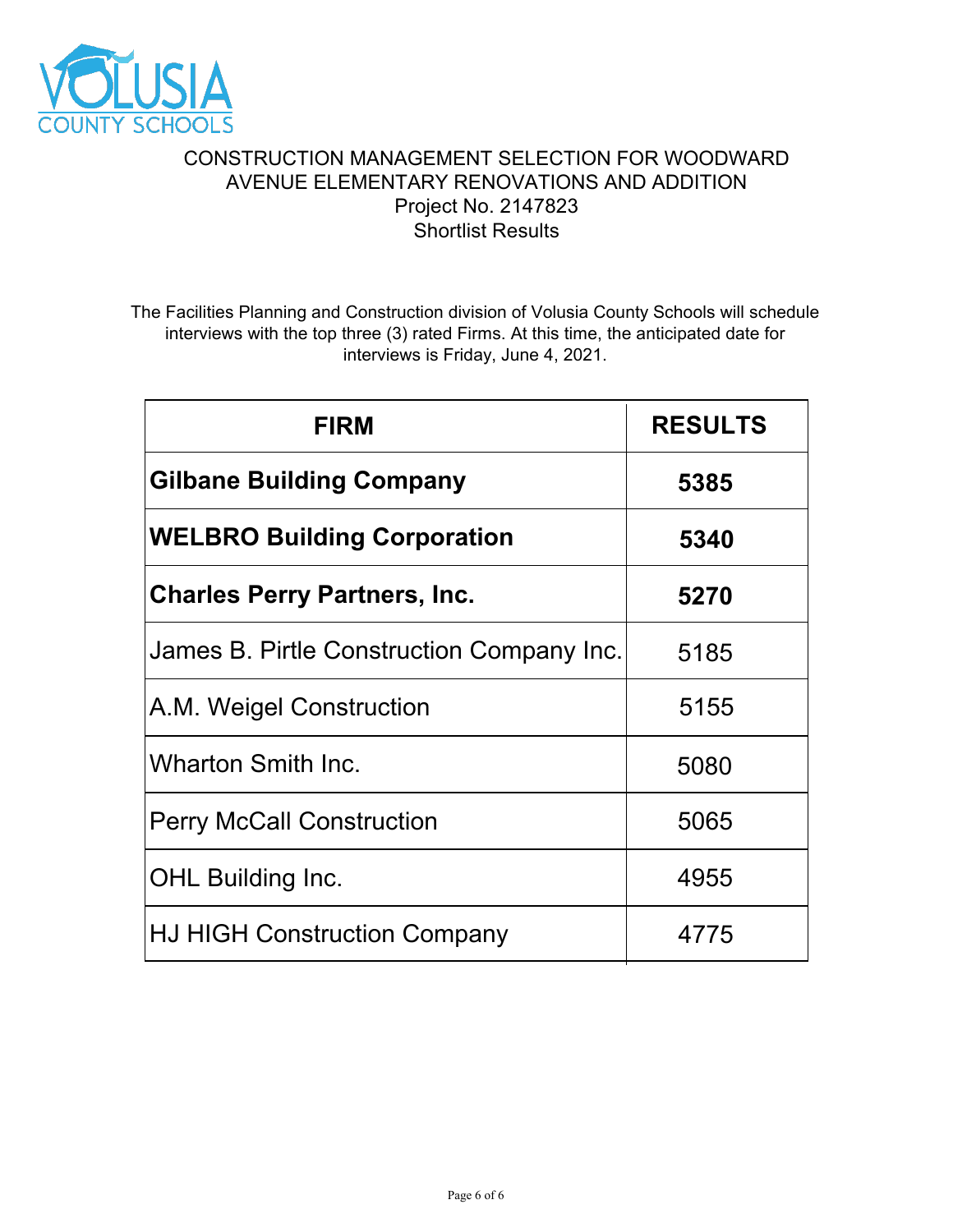| A.M. Weigel Construction, Daytona Beach, FL            |        |        |                    |                |                    |                 |                    |                |                    |                |                    |      |
|--------------------------------------------------------|--------|--------|--------------------|----------------|--------------------|-----------------|--------------------|----------------|--------------------|----------------|--------------------|------|
|                                                        | Weight | Rating | <b>Evaluator 1</b> | Rating         | <b>Evaluator 2</b> | Rating          | <b>Evaluator 3</b> | Rating         | <b>Evaluator 4</b> | Rating         | <b>Evaluator 5</b> |      |
| Tab 4 - Strategy to Utilize Local<br><b>Businesses</b> | 5      | 10     | 50                 | 9              | 45                 | 9               | 45                 | 10             | 50                 | 8              | 40                 |      |
| <b>Tab 5 - Business Structure</b>                      | 10     | 8      | 80                 | 8              | 80                 | 9               | 90                 | $\overline{7}$ | 70                 | $\overline{7}$ | 70                 |      |
| Tab 6 - Experience and Past<br>Performance             | 35     | 8      | 280                | 9              | 315                | 10              | 350                | 9              | 315                | $\overline{7}$ | 245                |      |
| Tab 7 - Proposed Project Staff and<br>Functions        | 30     | 8      | 240                | 8              | 240                | 10              | 300                | 9              | 270                | $\overline{7}$ | 210                |      |
| Tab 8 - Project Approach                               | 15     | 8      | 120                | 8              | 120                | 10 <sup>°</sup> | 150                | 8              | 120                | 8              | 120                |      |
| <b>Tab 9 - Scheduling Methodology</b>                  | 15     | 9      | 135                | 9              | 135                | 10              | 150                | 9              | 135                | 9              | 135                |      |
| Tab 10 - Workload                                      | 10     | 8      | 80                 | 9              | 90                 | 10              | 100                | 9              | 90                 | 9              | 90                 |      |
|                                                        | Rating | 59     |                    | 60             |                    | 68              |                    | 61             |                    | 55             |                    |      |
|                                                        |        |        | 985                |                | 1025               |                 | 1185               |                | 1050               |                | 910                | 5155 |
| <b>Weighted Score Totals</b>                           |        |        |                    |                |                    |                 |                    |                |                    |                |                    |      |
| Charles Perry Partners, Inc., Oviedo, FL               |        |        |                    |                |                    |                 |                    |                |                    |                |                    |      |
|                                                        | Weight | Rating | <b>Evaluator 1</b> | Rating         | <b>Evaluator 2</b> | Rating          | <b>Evaluator 3</b> | Rating         | <b>Evaluator 4</b> | Rating         | <b>Evaluator 5</b> |      |
| Tab 4 - Strategy to Utilize Local<br><b>Businesses</b> | 5      | 9      | 45                 | $\overline{7}$ | 35                 | $\overline{7}$  | 35                 | $\overline{7}$ | 35                 | 10             | 50                 |      |
| Tab 5 - Business Structure                             | 10     | 9      | 90                 | $\overline{7}$ | 70                 | $\overline{7}$  | 70                 | $\overline{7}$ | 70                 | 10             | 100                |      |
| Tab 6 - Experience and Past<br>Performance             | 35     | 9      | 315                | 9              | 315                | 9               | 315                | 9              | 315                | 10             | 350                |      |
| Tab 7 - Proposed Project Staff and<br><b>Functions</b> | 30     | 9      | 270                | $\overline{7}$ | 210                | 10              | 300                | 8              | 240                | 10             | 300                |      |
| Tab 8 - Project Approach                               | 15     | 9      | 135                | 6              | 90                 | 10              | 150                | 6              | 90                 | 10             | 150                |      |
| Tab 9 - Scheduling Methodology                         | 15     | 9      | 135                | 8              | 120                | 10              | 150                | 8              | 120                | 10             | 150                |      |
| Tab 10 - Workload                                      | 10     | 9      | 90                 | 8              | 80                 | 10              | 100                | 8              | 80                 | 10             | 100                |      |
|                                                        | Rating | 63     |                    | 52             |                    | 63              |                    | 53             |                    | 70             |                    |      |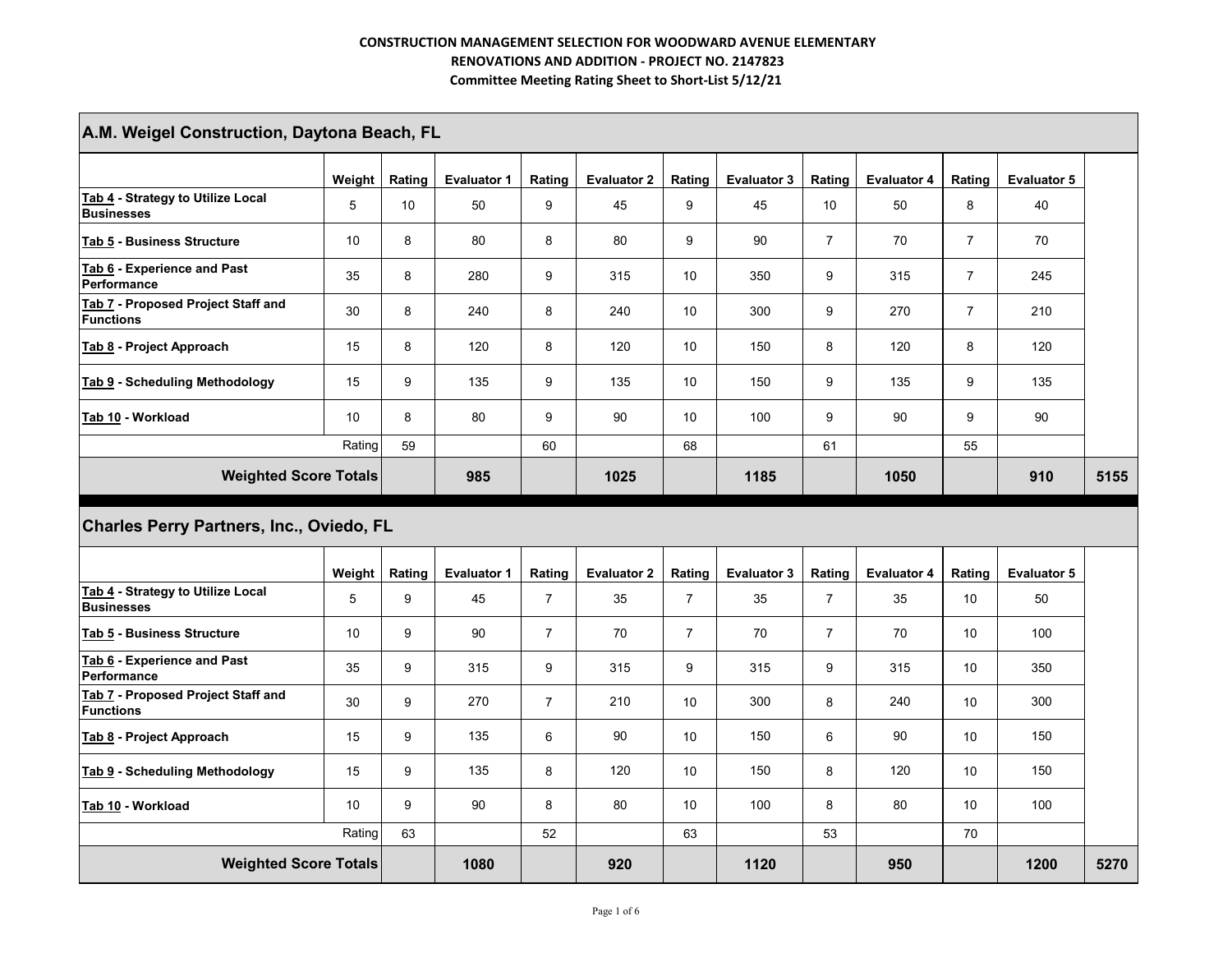|                                                        | <b>Gilbane Building Company Inc., Orlando FL</b> |                 |                    |                |                    |                |                    |                |                    |                |                    |      |  |  |
|--------------------------------------------------------|--------------------------------------------------|-----------------|--------------------|----------------|--------------------|----------------|--------------------|----------------|--------------------|----------------|--------------------|------|--|--|
|                                                        | Weight                                           | Rating          | <b>Evaluator 1</b> | Rating         | <b>Evaluator 2</b> | Rating         | <b>Evaluator 3</b> | Rating         | <b>Evaluator 4</b> | Rating         | <b>Evaluator 5</b> |      |  |  |
| Tab 4 - Strategy to Utilize Local<br><b>Businesses</b> | 5                                                | 9               | 45                 | $\overline{7}$ | 35                 | 8              | 40                 | $\overline{7}$ | 35                 | $\overline{7}$ | 35                 |      |  |  |
| Tab 5 - Business Structure                             | 10                                               | 10 <sup>1</sup> | 100                | 8              | 80                 | 8              | 80                 | 8              | 80                 | 9              | 90                 |      |  |  |
| Tab 6 - Experience and Past<br>Performance             | 35                                               | 10 <sup>°</sup> | 350                | 9              | 315                | 10             | 350                | 9              | 315                | 9              | 315                |      |  |  |
| Tab 7 - Proposed Project Staff and<br><b>Functions</b> | 30                                               | 9               | 270                | 8              | 240                | 10             | 300                | 8              | 240                | 9              | 270                |      |  |  |
| Tab 8 - Project Approach                               | 15                                               | 10 <sup>°</sup> | 150                | 9              | 135                | 10             | 150                | 8              | 120                | 10             | 150                |      |  |  |
| Tab 9 - Scheduling Methodology                         | 15                                               | 9               | 135                | 8              | 120                | 10             | 150                | 8              | 120                | 10             | 150                |      |  |  |
| Tab 10 - Workload                                      | 10                                               | 9               | 90                 | $\overline{7}$ | 70                 | 10             | 100                | 8              | 80                 | 8              | 80                 |      |  |  |
|                                                        | Rating                                           | 66              |                    | 56             |                    | 66             |                    | 56             |                    | 62             |                    |      |  |  |
|                                                        |                                                  |                 |                    |                |                    |                | 1170               |                | 990                |                | 1090               | 5385 |  |  |
| <b>Weighted Score Totals</b>                           |                                                  |                 | 1140               |                | 995                |                |                    |                |                    |                |                    |      |  |  |
| HJ HIGH Construction Company, Orlando, FL              |                                                  |                 |                    |                |                    |                |                    |                |                    |                |                    |      |  |  |
|                                                        | Weight                                           | Rating          | <b>Evaluator 1</b> | Rating         | <b>Evaluator 2</b> | Rating         | <b>Evaluator 3</b> | Rating         | <b>Evaluator 4</b> | Rating         | <b>Evaluator 5</b> |      |  |  |
| Tab 4 - Strategy to Utilize Local<br><b>Businesses</b> | 5                                                | 9               | 45                 | $\overline{7}$ | 35                 | 8              | 40                 | 8              | 40                 | 6              | 30                 |      |  |  |
| Tab 5 - Business Structure                             | 10                                               | 9               | 90                 | $\overline{7}$ | 70                 | $\overline{7}$ | 70                 | $\overline{7}$ | 70                 | 6              | 60                 |      |  |  |
| Tab 6 - Experience and Past<br>Performance             | 35                                               | 8               | 280                | 8              | 280                | 10             | 350                | $\overline{7}$ | 245                | 8              | 280                |      |  |  |
| Tab 7 - Proposed Project Staff and<br><b>Functions</b> | 30                                               | 8               | 240                | 6              | 180                | 10             | 300                | $\overline{7}$ | 210                | 8              | 240                |      |  |  |
| Tab 8 - Project Approach                               | 15                                               | 8               | 120                | 8              | 120                | 10             | 150                | $\overline{7}$ | 105                | 8              | 120                |      |  |  |
| Tab 9 - Scheduling Methodology                         | 15                                               | 8               | 120                | $\overline{7}$ | 105                | 10             | 150                | 6              | 90                 | 8              | 120                |      |  |  |
| Tab 10 - Workload                                      | 10                                               | 9               | 90                 | $\overline{7}$ | 70                 | 9              | 90                 | 8              | 80                 | 9              | 90                 |      |  |  |
|                                                        | Rating                                           | 59              |                    | 50             |                    | 64             |                    | 50             |                    | 53             |                    |      |  |  |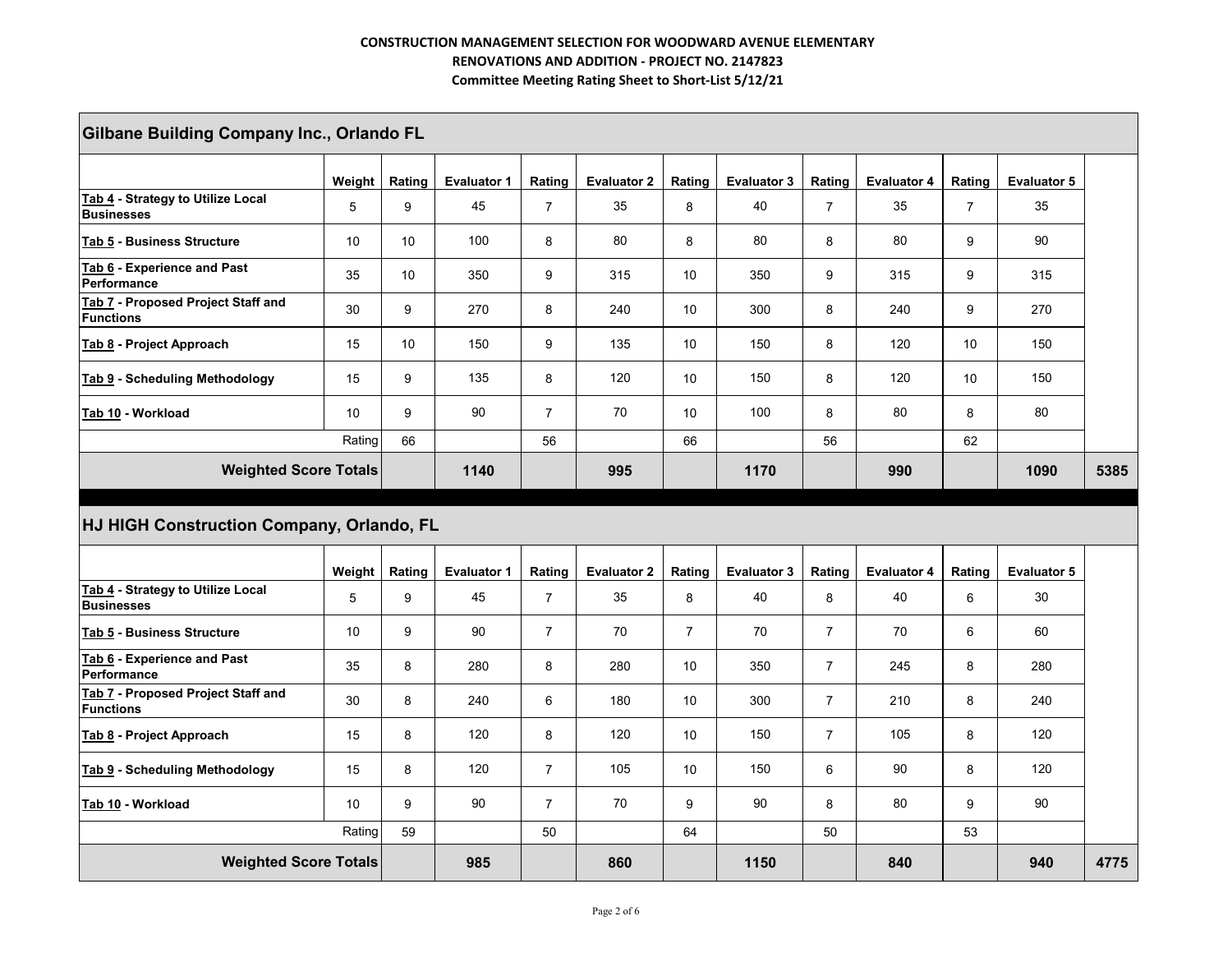| <b>OHL Building Inc., Orlando, FL</b>                  |        |                  |                    |                |                    |                 |                    |                |                    |                |                    |      |
|--------------------------------------------------------|--------|------------------|--------------------|----------------|--------------------|-----------------|--------------------|----------------|--------------------|----------------|--------------------|------|
|                                                        | Weight | Rating           | <b>Evaluator 1</b> | Rating         | <b>Evaluator 2</b> | Rating          | <b>Evaluator 3</b> | Rating         | <b>Evaluator 4</b> | Rating         | <b>Evaluator 5</b> |      |
| Tab 4 - Strategy to Utilize Local<br><b>Businesses</b> | 5      | $\boldsymbol{9}$ | 45                 | $\bf 8$        | 40                 | 8               | 40                 | $\overline{7}$ | 35                 | 6              | 30                 |      |
| Tab 5 - Business Structure                             | 10     | 9                | 90                 | 8              | 80                 | 9               | 90                 | 6              | 60                 | $\overline{7}$ | 70                 |      |
| Tab 6 - Experience and Past<br>Performance             | 35     | 9                | 315                | 8              | 280                | 10              | 350                | $\overline{7}$ | 245                | 8              | 280                |      |
| Tab 7 - Proposed Project Staff and<br><b>Functions</b> | 30     | 9                | 270                | 6              | 180                | 9               | 270                | 8              | 240                | 8              | 240                |      |
| Tab 8 - Project Approach                               | 15     | 9                | 135                | 6              | 90                 | 10              | 150                | $\overline{7}$ | 105                | 9              | 135                |      |
| Tab 9 - Scheduling Methodology                         | 15     | 9                | 135                | 8              | 120                | 8               | 120                | 8              | 120                | 9              | 135                |      |
| Tab 10 - Workload                                      | 10     | 9                | 90                 | 9              | 90                 | 10              | 100                | 9              | 90                 | 9              | 90                 |      |
|                                                        | Rating | 63               |                    | 53             |                    | 64              |                    | 52             |                    | 56             |                    |      |
| <b>Weighted Score Totals</b>                           |        |                  | 1080               |                | 880                |                 | 1120               |                | 895                |                | 980                | 4955 |
|                                                        |        |                  |                    |                |                    |                 |                    |                |                    |                |                    |      |
| Perry McCall Construction, Daytona Beach, FL           |        |                  |                    |                |                    |                 |                    |                |                    |                |                    |      |
|                                                        | Weight | Rating           | <b>Evaluator 1</b> | Rating         | <b>Evaluator 2</b> | Rating          | <b>Evaluator 3</b> | Rating         | <b>Evaluator 4</b> | Rating         | <b>Evaluator 5</b> |      |
| Tab 4 - Strategy to Utilize Local<br><b>Businesses</b> | 5      | 9                | 45                 | 9              | 45                 | 5               | 25                 | 9              | 45                 | 9              | 45                 |      |
| Tab 5 - Business Structure                             | 10     | $\,6\,$          | 60                 | 8              | 80                 | 6               | 60                 | 8              | 80                 | 9              | 90                 |      |
| Tab 6 - Experience and Past<br>Performance             | 35     | 8                | 280                | 8              | 280                | 10              | 350                | $\overline{7}$ | 245                | 10             | 350                |      |
| Tab 7 - Proposed Project Staff and<br><b>Functions</b> | 30     | 6                | 180                | 9              | 270                | 10 <sup>°</sup> | 300                | 9              | 270                | 9              | 270                |      |
| Tab 8 - Project Approach                               | 15     | 6                | 90                 | 8              | 120                | 9               | 135                | 8              | 120                | 10             | 150                |      |
| Tab 9 - Scheduling Methodology                         | 15     | 8                | 120                | 9              | 135                | 9               | 135                | $\overline{7}$ | 105                | 9              | 135                |      |
| Tab 10 - Workload                                      | 10     | 10               | 100                | $\overline{7}$ | 70                 | 10 <sup>°</sup> | 100                | 9              | 90                 | 9              | 90                 |      |
|                                                        | Rating | 53               |                    | 58             |                    | 59              |                    | 57             |                    | 65             |                    |      |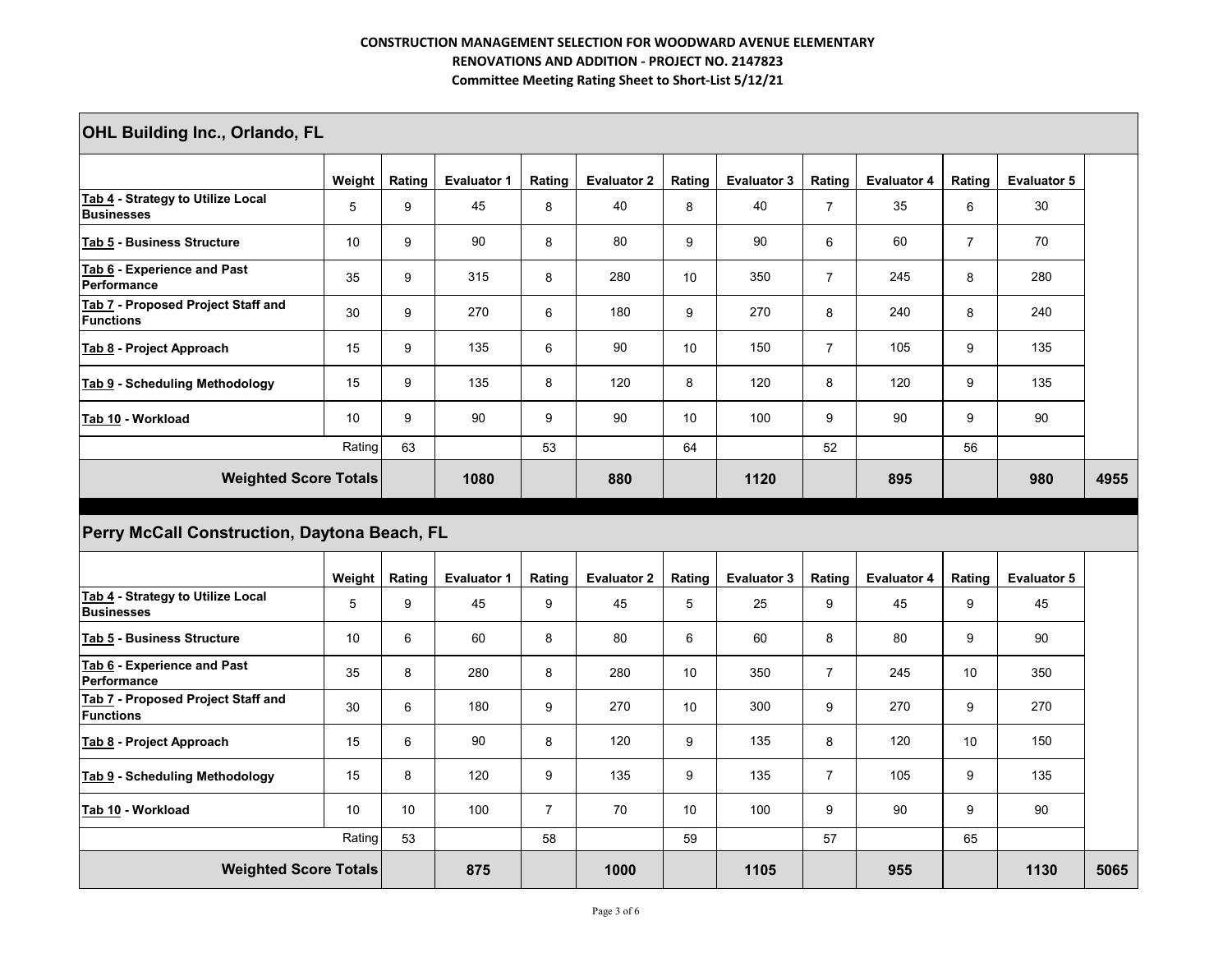| James B. Pirtle Construction Company Inc., Orlando, FL |        |                 |                    |                  |                    |                |                    |                |                    |                |                    |      |
|--------------------------------------------------------|--------|-----------------|--------------------|------------------|--------------------|----------------|--------------------|----------------|--------------------|----------------|--------------------|------|
|                                                        | Weight | Rating          | <b>Evaluator 1</b> | Rating           | <b>Evaluator 2</b> | Rating         | <b>Evaluator 3</b> | Rating         | <b>Evaluator 4</b> | Rating         | <b>Evaluator 5</b> |      |
| Tab 4 - Strategy to Utilize Local<br><b>Businesses</b> | 5      | 8               | 40                 | $\overline{7}$   | 35                 | 5              | 25                 | $\overline{7}$ | 35                 | $\overline{7}$ | 35                 |      |
| Tab 5 - Business Structure                             | 10     | 9               | 90                 | 8                | 80                 | 10             | 100                | $\overline{7}$ | 70                 | $\overline{7}$ | 70                 |      |
| Tab 6 - Experience and Past<br>Performance             | 35     | 10 <sup>1</sup> | 350                | 8                | 280                | 10             | 350                | 8              | 280                | 10             | 350                |      |
| Tab 7 - Proposed Project Staff and<br><b>Functions</b> | 30     | 9               | 270                | 9                | 270                | 10             | 300                | 8              | 240                | 9              | 270                |      |
| Tab 8 - Project Approach                               | 15     | 9               | 135                | 8                | 120                | 10             | 150                | $\overline{7}$ | 105                | 9              | 135                |      |
| Tab 9 - Scheduling Methodology                         | 15     | 9               | 135                | $\overline{7}$   | 105                | 6              | 90                 | 8              | 120                | 8              | 120                |      |
| Tab 10 - Workload                                      | 10     | 9               | 90                 | $\overline{7}$   | 70                 | 10             | 100                | 8              | 80                 | 9              | 90                 |      |
|                                                        | Rating | 63              |                    | 54               |                    | 61             |                    | 53             |                    | 59             |                    |      |
| <b>Weighted Score Totals</b>                           |        |                 | 1110               |                  | 960                |                | 1115               |                | 930                |                | 1070               | 5185 |
| <b>WELBRO Building Corporation, Maitland, FL</b>       |        |                 |                    |                  |                    |                |                    |                |                    |                |                    |      |
|                                                        | Weight | Rating          | <b>Evaluator 1</b> |                  |                    |                |                    |                |                    |                |                    |      |
| Tab 4 - Strategy to Utilize Local<br><b>Businesses</b> | 5      |                 |                    | Rating           | <b>Evaluator 2</b> | Rating         | <b>Evaluator 3</b> | Rating         | <b>Evaluator 4</b> | Rating         | <b>Evaluator 5</b> |      |
|                                                        |        | 10              | 50                 | $\boldsymbol{9}$ | 45                 | $\overline{7}$ | 35                 | 8              | 40                 | $\overline{7}$ | 35                 |      |
| Tab 5 - Business Structure                             | 10     | 9               | 90                 | 8                | 80                 | 10             | 100                | 8              | 80                 | 8              | 80                 |      |
| Tab 6 - Experience and Past<br>Performance             | 35     | 9               | 315                | 9                | 315                | 10             | 350                | 9              | 315                | 8              | 280                |      |
| Tab 7 - Proposed Project Staff and<br><b>Functions</b> | 30     | 9               | 270                | 9                | 270                | 10             | 300                | 8              | 240                | 10             | 300                |      |
| Tab 8 - Project Approach                               | 15     | 10 <sup>1</sup> | 150                | 8                | 120                | 10             | 150                | 8              | 120                | 9              | 135                |      |
| Tab 9 - Scheduling Methodology                         | 15     | 9               | 135                | 8                | 120                | 8              | 120                | 9              | 135                | 9              | 135                |      |
| Tab 10 - Workload                                      | 10     | 9               | 90                 | $\overline{7}$   | 70                 | 9              | 90                 | 8              | 80                 | 10             | 100                |      |
|                                                        | Rating | 65              |                    | 58               |                    | 64             |                    | 58             |                    | 61             |                    |      |